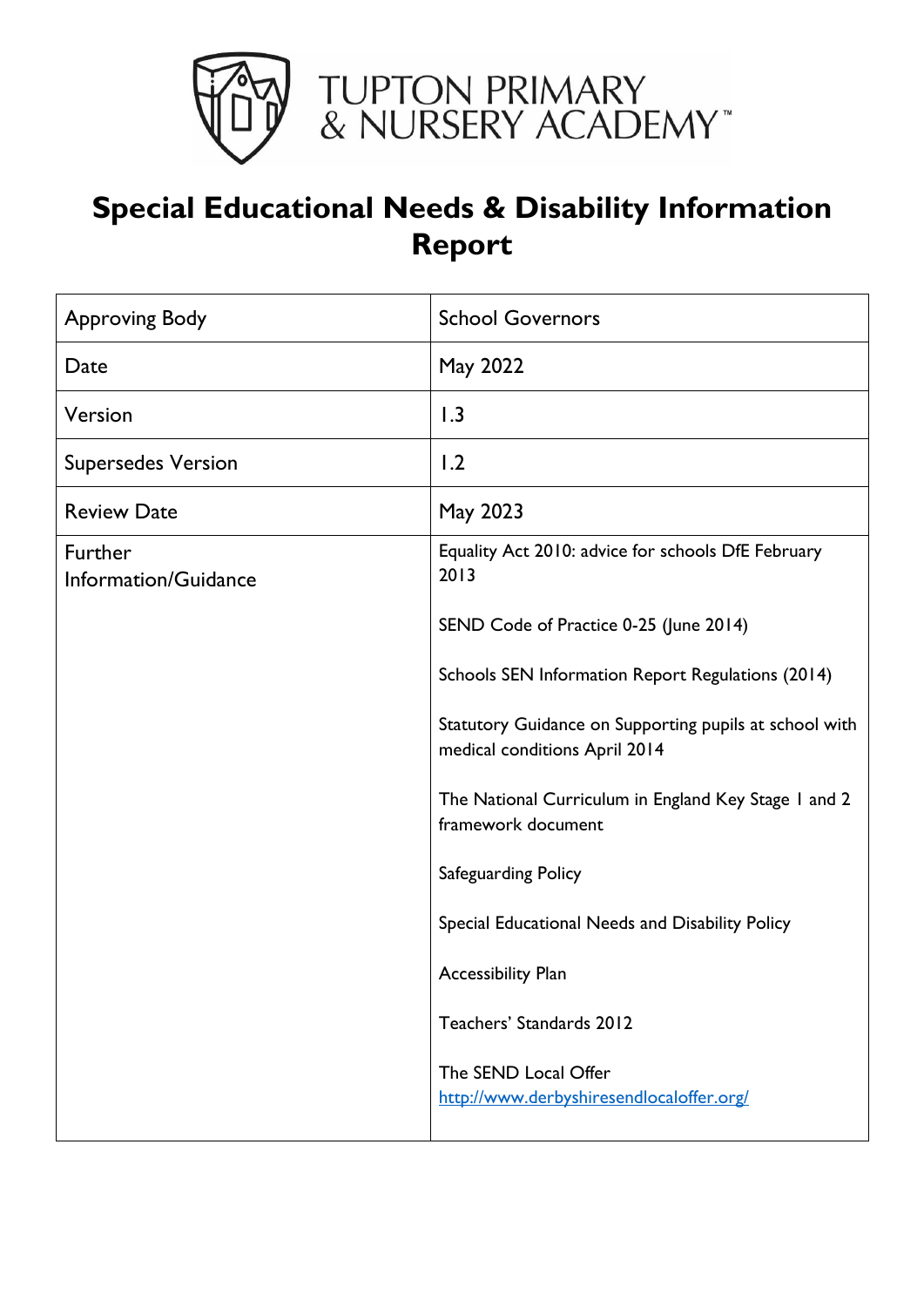**At Tupton Primary and Nursery Academy we strive to create a learning environment where all children feel happy, safe and cared for and able to achieve their full potential. Children, parents, staff and governors achieve this by having PRIDE in being part of the Tupton family.** 

**Our values of partnership, respect, independence, determination and enjoyment apply to all our children regardless of race, gender, creed, ability or disability and provide the basis for all decision making within the school. Children with SEND will be afforded the same rights and responsibilities as other pupil members of the school's community.** 

Tupton Primary and Nursery Academy caters for children from 3 to 11 years of age. At the time of writing there are **230** children on roll and 66 of our pupils are identified as having special educational needs or disabilities. The admission arrangements for all pupils are in accordance with national legislation, including the Equality Act 2010. This includes children with any level of SEND; those with Education, Health and Care Plans, and those without.

Tupton Primary and Nursery Academy works within the Derbyshire Local Offer. Please visit this website for further information.<http://www.derbyshiresendlocaloffer.org/>

### **Key Contacts**

Head Teacher – Miss K Richards

SENCO – Mrs H Atkinson

SEND Governor – Leah Proctor

Pastoral Manager – Emma Willock

Please contact the school office by phone on 01246 862191 or by email [info@tpna.org.uk](mailto:info@tpna.org.uk) if you wish to speak to any of the above.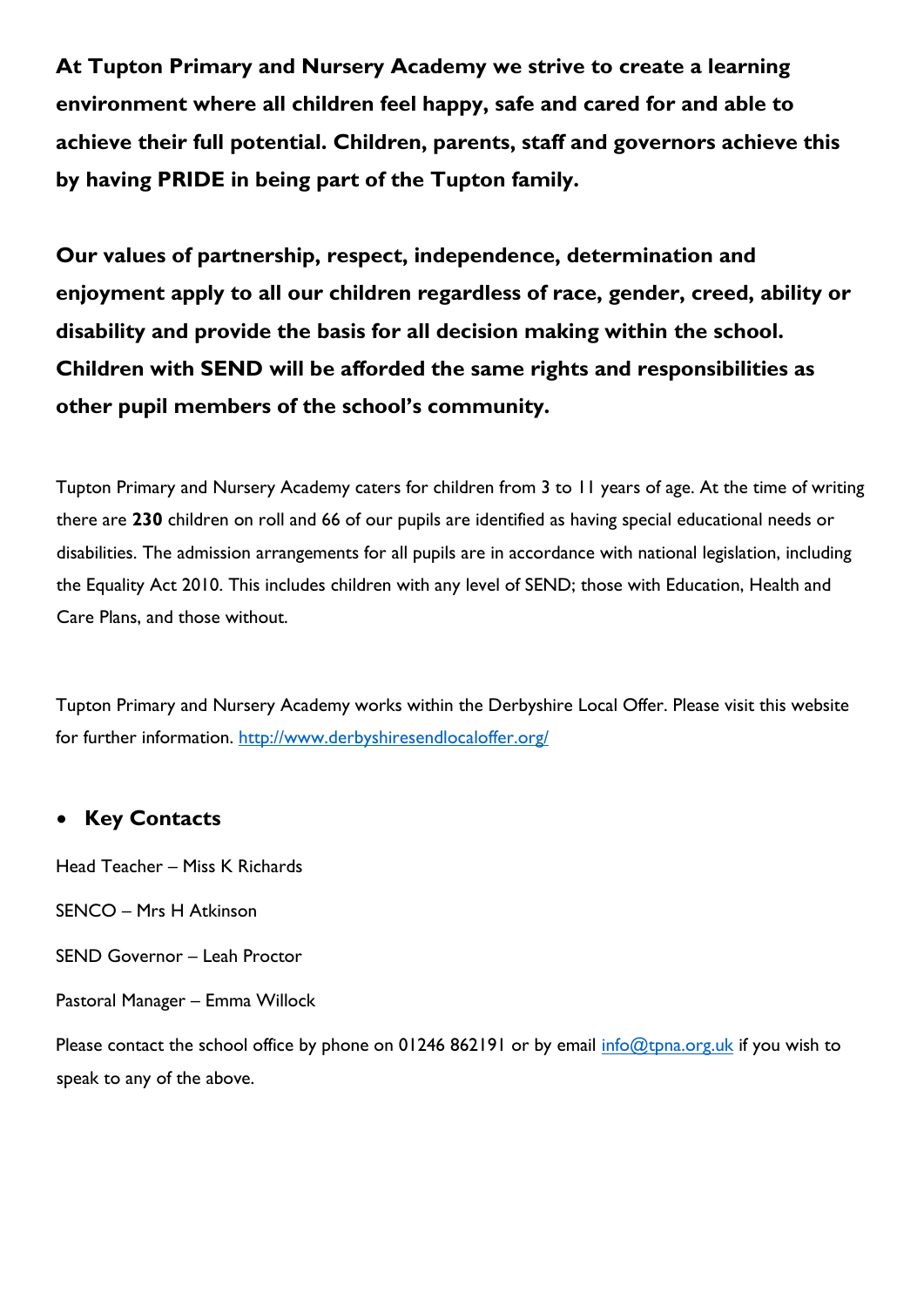## **What does SEND mean?**

SEND means Special Educational Needs and Disabilities. Children have a special need if they have a learning difficulty which calls for special educational provision to be made. This will be if the child:

a) has significantly greater difficulty in learning than the majority of children of the same age

or

b) has a disability which prevents or hinders them from making use of educational facilities of a kind generally provided for children of school age within the Local Authority

A child under compulsory school age has special educational needs if they fall within the definition at (a) or (b) above or would do so if special educational provision was not made for them.

The area of special need will be identified as either:

**Communication and Interaction** (This includes children with speech and language delay, impairments or disorders, specific learning difficulties such as dyslexia, dyscalculia, dysgraphia and dyspraxia, hearing impairment, and those who demonstrate features within the autistic spectrum).

**Cognition and Learning** (This includes children who demonstrate features of moderate, severe or profound learning difficulties or specific learning difficulties or specific learning difficulties such as dyslexia, dyscalculia, dysgraphia or dyspraxia).

**Social, Mental and Emotional Health** (This includes children who may be withdrawn or isolated, disruptive or disturbing, hyperactive or lack concentration).

**Sensory and/or Physical Needs** (This includes children with sensory, multi-sensory and physical difficulties).

Behavioural difficulties do not necessarily mean that a child or young person has a SEN and should not automatically lead to a pupil being registered as having SEN.

The following are not considered to be SEN but they may impact on progress and attainment;

- Disability (if reasonable adjustments can be made Code of Practice 0-25)
- Attendance and Punctuality
- Health and Welfare
- EAL (English as an Additional Language)
- Being in receipt of Pupil Premium Grant
- Being a Looked After Child
- Being a child of a Serviceman/woman

Tupton Primary and Nursery Academy is proud to provide for pupils with a wide range of special educational needs and disabilities. These needs include hearing impairments, visual impairments, physical disabilities, autism, ADHD, speech and language needs, anxiety, sensory needs and attachment needs.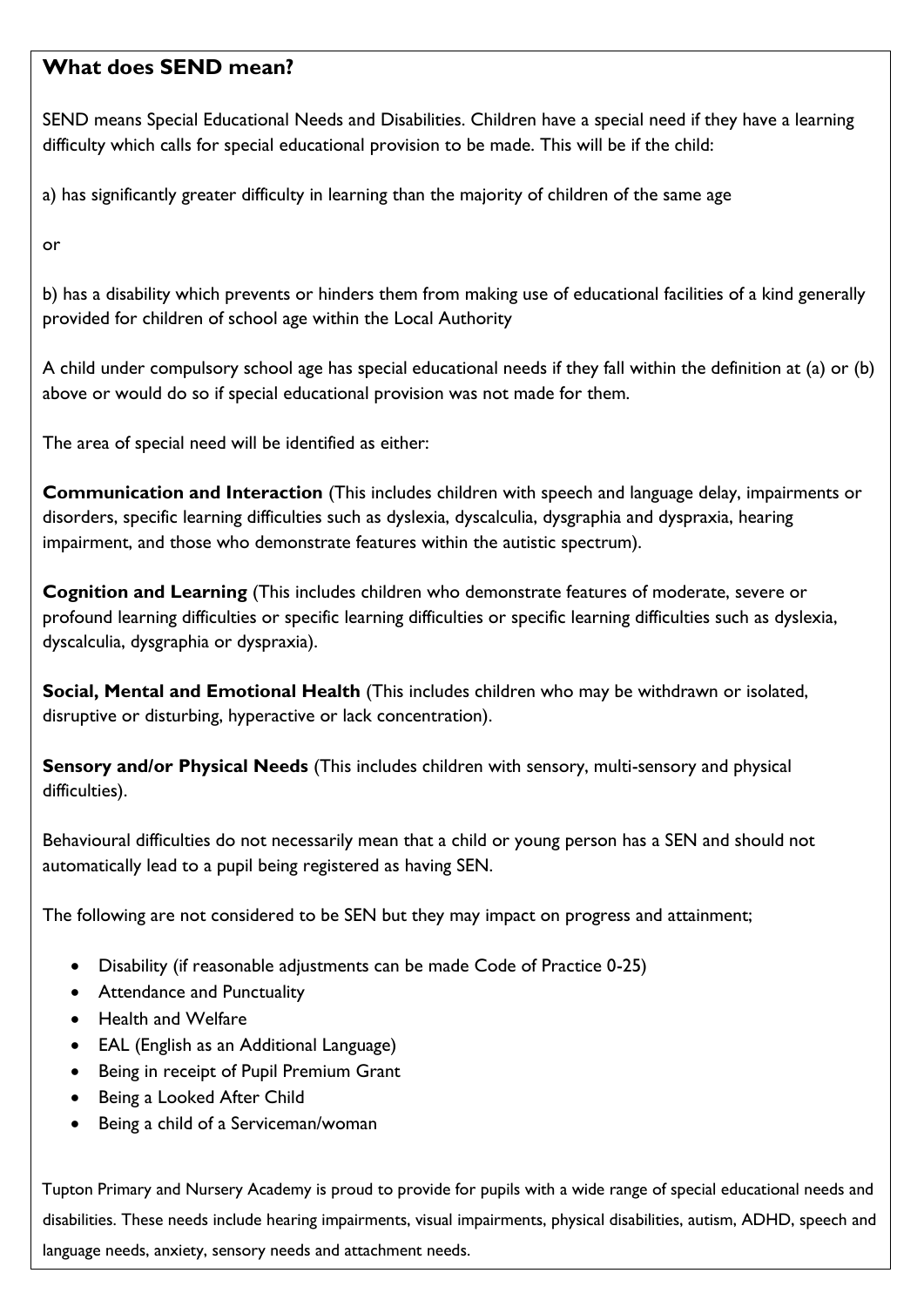## **Identifying the Special Educational Needs**

At different times in their school life, a child or young person may have a special educational need. School staff understand a pupil has SEND if:

- Parents inform the school prior to or during admission.
- Outside agencies contact the school prior to / during admission or whilst the child is a pupil at the school.
- The class teacher, SENCO, school leaders identify that a pupil has significantly greater difficulty in learning than the majority of children of the same age or has a disability which prevents or hinders them from making use of educational facilities of a kind generally provided for children of school age within the Local Authority.

## **Our Approach to Teaching Learners with SEND**

At Tupton Primary and Nursery Academy we ensure that all pupils in our school are equally valued by having equal access to a broad and balanced curriculum, which is differentiated to meet individual needs and abilities.

### **Our school:**

- Has effective management systems and procedures in place for SEND, taking into account the current Code of Practice (2014).
- Has successful communication between teachers, children with SEND, parents of children with SEND, teaching assistants who run groups and outside agencies.
- Acknowledges and draws on parents' knowledge and expertise in relation to their own child.
- Is committed to developing the knowledge and skills of all the staff to manage the challenges of the range of needs in the school, and to ensure that all support is of high quality
- Has an effective review cycle that allows us to monitor, review and plan for the next steps of development based on the Assess, Plan, Do, Review cycle
- Ensures that consideration for SEND crosses all curriculum areas and all aspects of teaching and learning.

## **Who are the best people in school to talk to about my child's difficulties with learning / Special Educational Needs or Disability (SEND)?**

**The Class Teacher is responsible for:**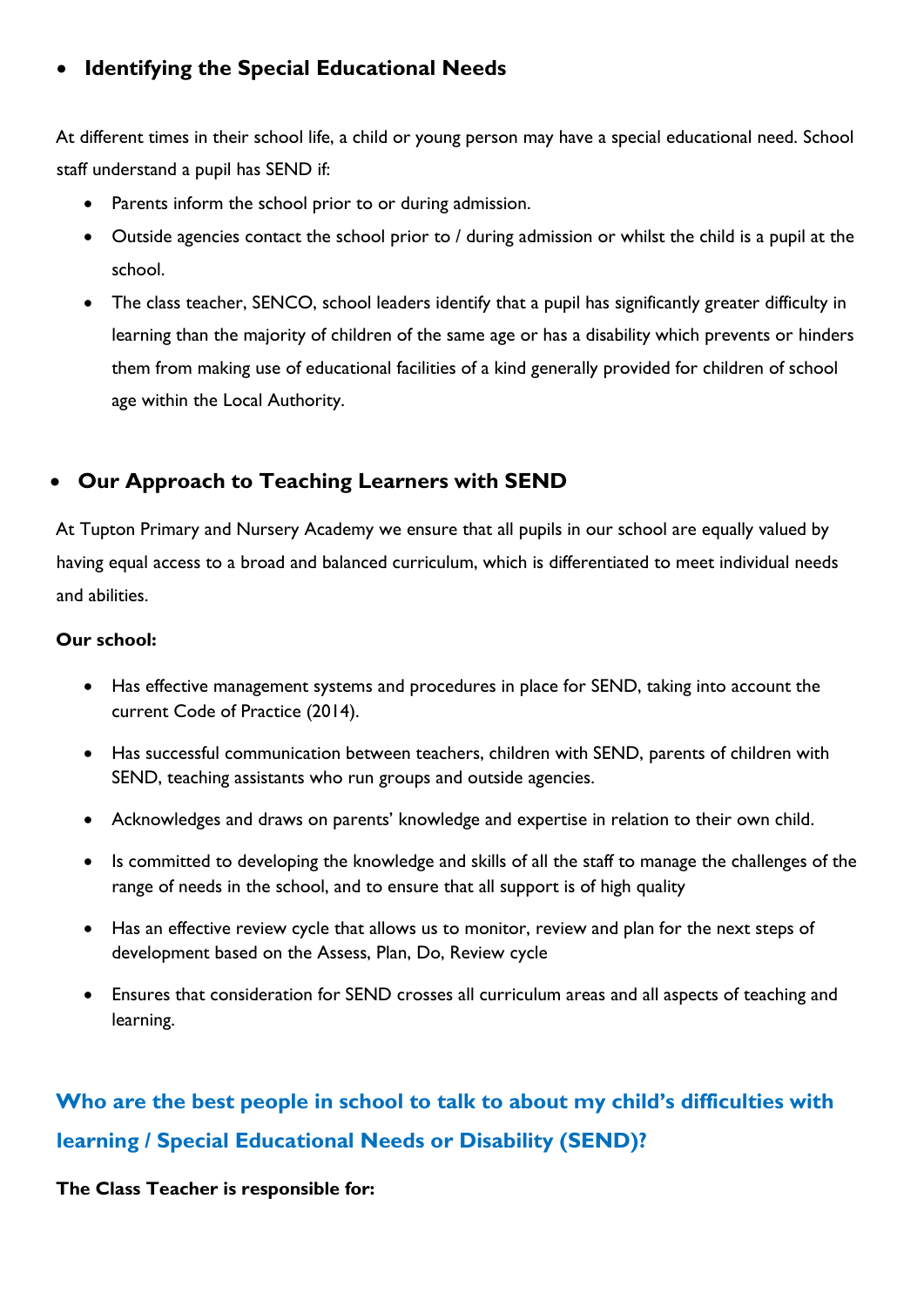- Monitoring the progress of all children and identifying, planning and delivering any additional help your child may need (this could be interventions, resources, additional support) and informing the SENCO and parents as necessary.
- Writing and updating a pupil profile for all children in their class identified as having SEND in line with our Assess, Plan, Do, Review cycle.
- Keeping a provision map detailing additional intervention support for pupils in their class.
- Ensuring that the school's SEND policy is followed in the classroom for all the pupils they teach with SEND.
- Liaising with outside agencies who may be coming into school to support your child's learning e.g. School Health, Paediatricians, Speech and Language Therapists.

### **Mrs Holly Atkinson, SENCO, is responsible for:**

- Developing and reviewing the school's SEND policy.
- Co-ordinating all the support for children with special educational needs or disabilities (SEND).
- Ensuring that you as parents / carers are:
	- involved in supporting your child's learning
	- kept informed about the support your child is getting
	- involved in reviewing how your child is doing
- Liaising with all the other people who may be coming into school to support your child's learning, e.g. Speech and Language Therapist, Educational Psychologist.
- Updating the school's SEND register and making sure that records of your child's progress and needs are kept.
- Providing specialist support for teachers and support staff at the school so that they can help children with SEND difficulties in the school to achieve the best progress possible.

### **Miss Richards, Head Teacher, is responsible for:**

- The day to day management of all aspects of the school, including the support for children with SEND.
- Working closely with the SENCO and class teachers.
- Ensuring that the Governing Body is kept up to date about issues relating to SEND.
- Ensuring your child's needs are met.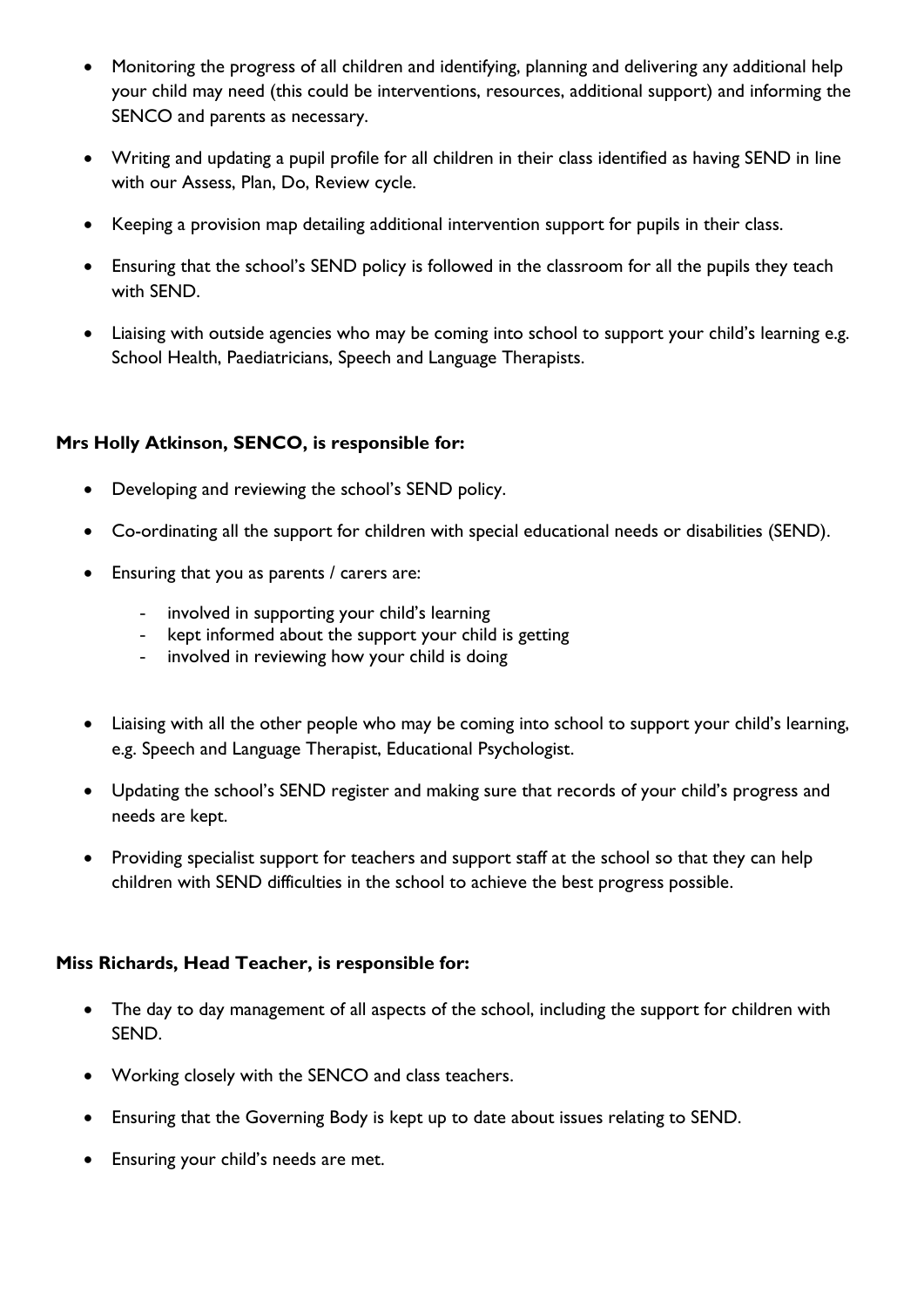### **SEND Governor, who is responsible for:**

 Making sure that the necessary support is given for any child who attends the school who has SEND.

## **What are the different types of support available for children with SEND in our school?**

### **Targeted classroom teaching (Quality First Teaching)**

#### **For your child this would mean:**

- The teacher has the highest possible expectations for your child and all pupils in their class.
- All teaching is built on what your child already knows, is able to do and understands.
- Different ways of teaching are in place so that your child is fully involved in learning in class. For example, differentiated work, mixed ability groupings, pre-teaching and scaffolded tasks.
- Specific strategies, which may be suggested by the SENCO or outside agencies, are in place to support your child to learn. For example movement breaks, visual supports, practical resources, social stories or using particular technology.

### **Specific group work**

### **Interventions which may be run:**

- In the classroom or in another space in school.
- By a teacher, teaching assistant or pastoral manager.

Intervention Programmes at Tupton Primary and Nursery Academy include: Phonics, Individual Reading, Nursery Narrative, R Time, Numberland, Precision Teaching, I<sup>st</sup> Class at Number, Box Jobs, KS1 and KS2 Talk Boost, Reading Detectives, Anger and Anxiety gremlin, Drawing and Talking, Positive Play, Lego Therapy, Forest School, Behaviour Toolbox and Nurture.

## **Specialist activities run or advised by outside agencies (e.g. Speech and Language therapy , Behaviour Support)**

• This means they have been identified by the SENCO / class teacher as needing some extra specialist support in school from a professional outside the school.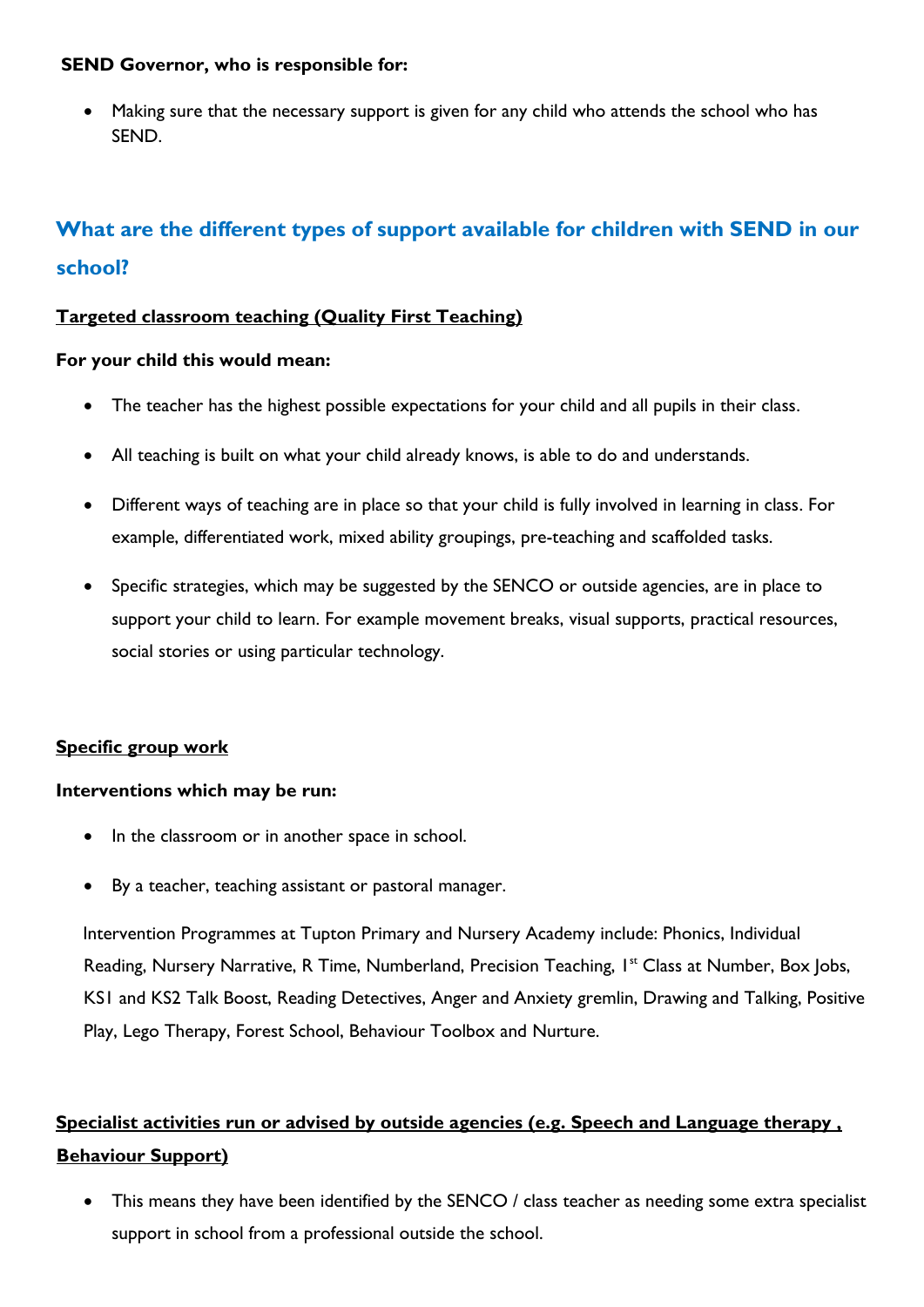- You may be asked to give your permission for the school to refer your child to a specialist professional e.g. a Speech and Language Therapist or Educational Psychologist. This will help the school and yourself understand your child's particular needs better and be able to support them better in school.
- The specialist professional will work with your child to understand their needs and make recommendations as to the ways your child is given support. Staff will then act upon those recommendations and arrange for a specifically tailored intervention to take place.

## **How can I let the school know I am concerned about my child's progress in school?**

If you have concerns about your child's progress you should, initially, speak to your child's class teacher. If you continue to be concerned that your child is not making progress, you may speak to the SENCO or Head Teacher.

The Derbyshire Information and Advice Support Service for Special Educational Needs and Disabilities provides information and support for parents and young people. The advice line can be reached Monday to Friday from 9.30am to 3pm 01629 533668. More information can be found on their website. https://www.derbyshireiass.co.uk/home.aspx

## **How will the school let me know if they have any concerns about my child's learning in school?**

- Initially, the class teacher will approach you to discuss these concerns.
- If your child is identified as not making progress, the school will set up a meeting to discuss this with you in more detail and to:
	- Listen to any concerns that you may have.
	- Plan any additional support your child may need.
	- Discuss with you any referrals to outside professionals to support your child's learning.

## **How is extra support allocated to children and how do they progress in their learning?**

 The school budget received from Derbyshire Education Authority, includes money for supporting children with SEND. Different children will require different levels of support in order to help them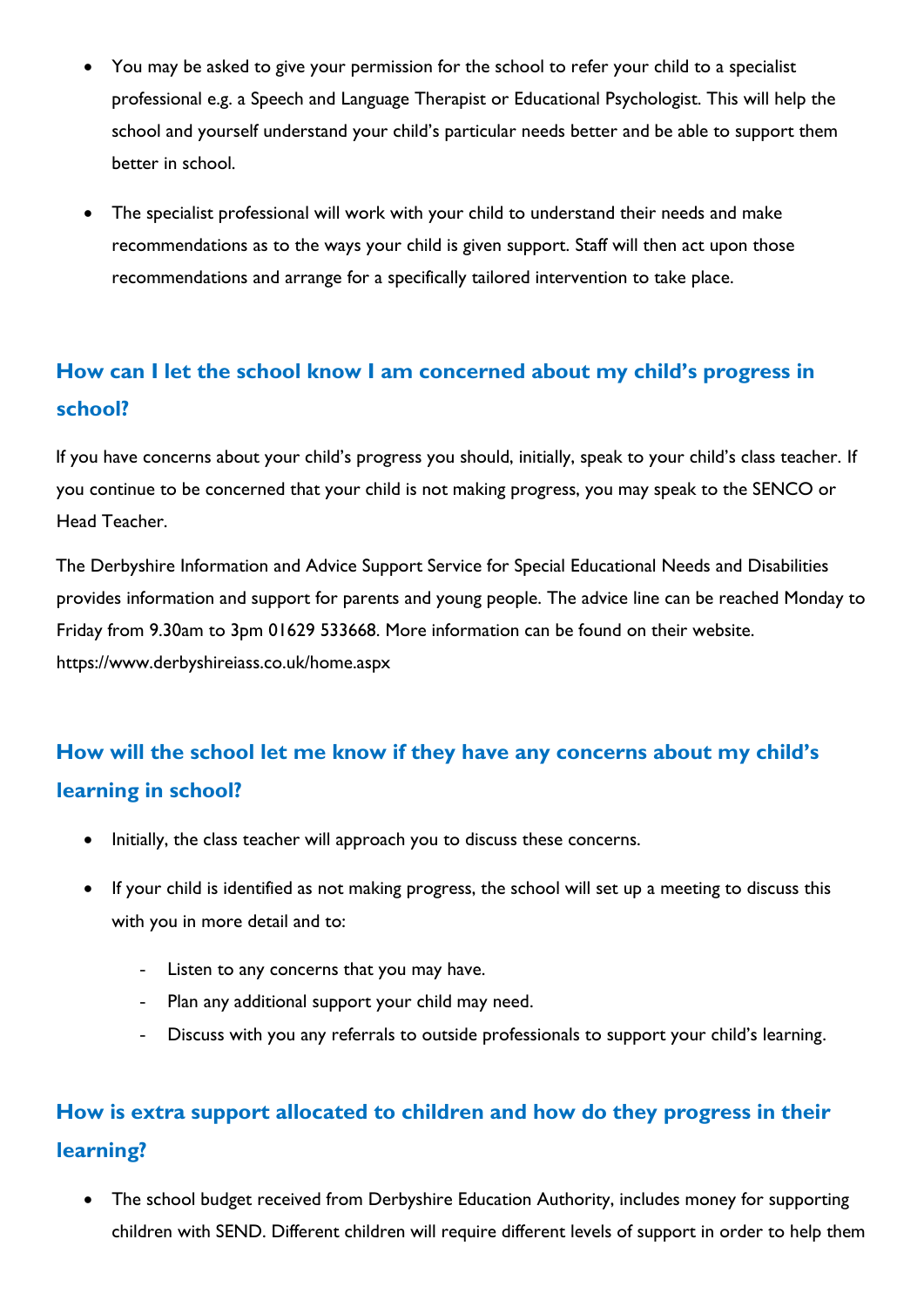make progress and achieve their potential. Where appropriate, the SENCO will make an application for additional funding if it is agreed a child's barriers to learning cannot be overcome within the means of the delegated budget.

- The Head Teacher decides on the deployment of resources for children with SEND in consultation with the SENCO and governors, on the basis of needs in the school
- The Head Teacher and the SENCO discuss all the information they have about SEND in the school including;
	- The children getting extra support already.
	- The children needing extra support.
	- The children who have been identified as not making expected progress and for whom Pupil Profiles are developed. These identify all resources / training and support for children with SEND, are reviewed regularly and changes made as necessary.

## **Who are the other people providing services to children with SEND in this school?**

### **School Provision**

- Teachers are responsible for planning differentiated lessons to meet the needs of all pupils within the class setting.
- Teaching Assistants working with small groups or individual children.
- Small groups for interventions listed in our school offer.

### **Multi Agency Provision including Local Authority Provision which may be delivered in school**

- Derbyshire Education Psychology Service
- **•** Behaviour Support Service
- Child and Adolescent Mental Health Service (CAMHS)
- Speech and Language Therapy Service
- School Nurse and School Doctor Service
- Physiotherapy and Occupational Therapy
- Physical Impairment Support Service
- Support Service for Special Educational Needs (SSSEN)
- Autism Outreach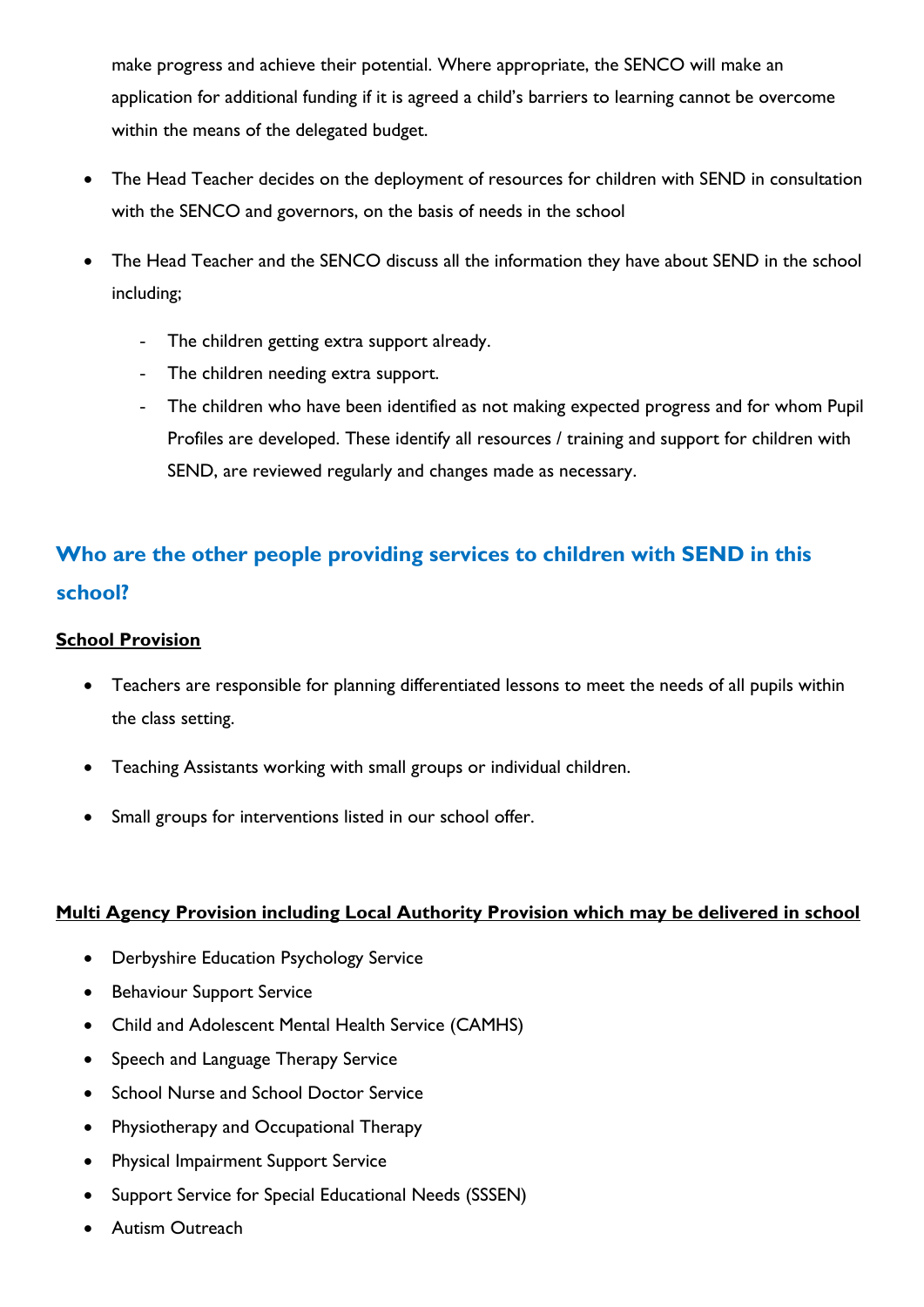- Visual Impairment Support Service
- Hearing Impairment Support Service
- Positive 4 Young People (P4YP)
- The Elm Foundation
- CRUISE Derbyshire

## **How are the teachers in school helped to work with children with SEND and what training do they have?**

- One of the roles of the SENCO is to support the class teacher in planning for children with SEND.
- The school provides training and support to enable all staff to improve the teaching and learning of children, including those with SEND. This includes whole school training on identifying needs and different intervention strategies. During the academic year 2021/2022 staff training has included domestic abuse awareness, emotion coaching, phonics intervention, Behaviour Box, sensory processing, Lego Therapy, executive function and mediating learning, Speech and Language therapy and hearing loss training.
- Individual teachers and support staff attend training run by outside agencies that are relevant to the needs of specific children in their class.

## **How will teaching be adapted for my child with SEND?**

- Class teachers plan lessons according to the specific needs of all groups of children in their class and will ensure that your child's needs are met.
- Support staff, under the direction of the class teacher, can adapt planning to support the needs of your child where necessary.
- Specific resources and strategies will be used to support your child individually and in groups.

### **How will we measure the progress of your child in school?**

Your child's progress is continually measured by their class teacher.

- Progress in Reading, Writing and Maths is formally assessed each term.
- Progress is monitored regularly by the Head Teacher, SENCO and Class Teachers.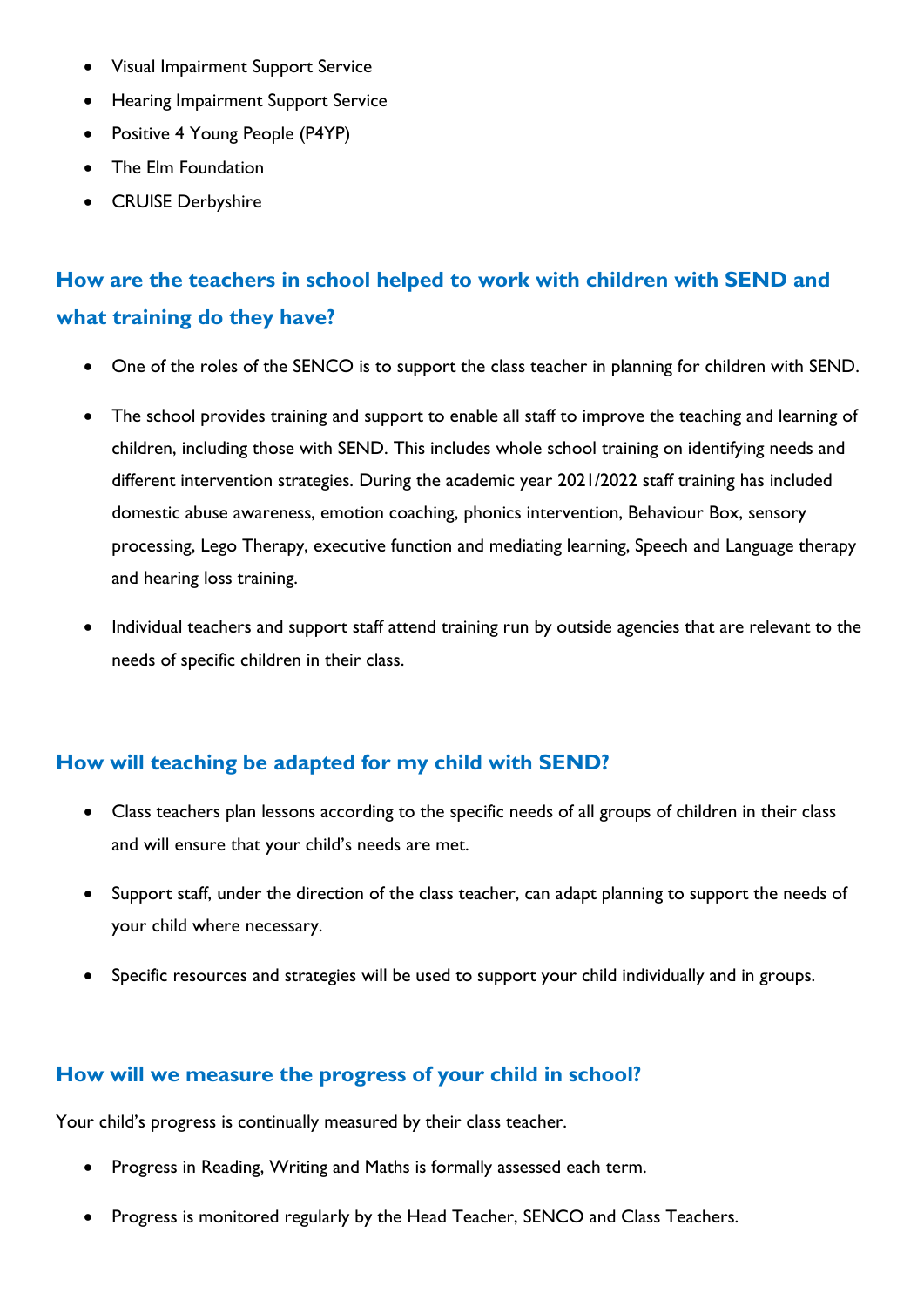- Where appropriate, staff make use of standardised diagnostic assessments.
- At the end of Reception pupils are assessed against the Early Years Outcomes. In Year One pupils take part in the Y1 Phonics Screening, Year 4 pupils participate in a Times Tables screening, Teacher assessments are submitted in Year 2 and external assessments take place in year 6. These are government requirements and the results are published nationally.
- All pupils with SEND will have a Pupil Profile based on areas of identified need. Progress against these targets will be reviewed regularly and future provision amended as necessary.
- The progress of children with an EHC Plan will be formally reviewed at an Annual Review where all the adults who work with the child along with parents can celebrate success, set further targets and evaluate provision.
- The school will also check that your child is making good progress within individual work and targeted group work through:
	- book scrutiny
	- observations if thought necessary
	- data analysis

## **How is the effectiveness of provision for pupils with SEND evaluated?**

- Individual pupil progress and the impact of provision is evaluated in the ways outlined in the section above.
- An overview of the intervention provision for pupils with SEND is contained in a class provision map. The provision map outlines the planned outcomes for interventions and assessment information.
- Provision maps are formally reviewed each term and changes made where provision is not effective. Changes may include planning to use a different intervention, making adaptions, changing the timetable or location, or finishing the intervention.
- Staff delivering interventions keep records of assessment, attendance and learning. These are viewed by the SENCO at least three times per year.
- A range of assessment information is used to evaluate the effectiveness of interventions including teacher curriculum assessments, standardised assessments, specific assessments for emotional or physical development, phonics trackers, pupil and parent comments.
- Professionals from other agencies play a key role in the evaluation process by providing further assessment evidence when practice is effective and when amended or different provision is needed.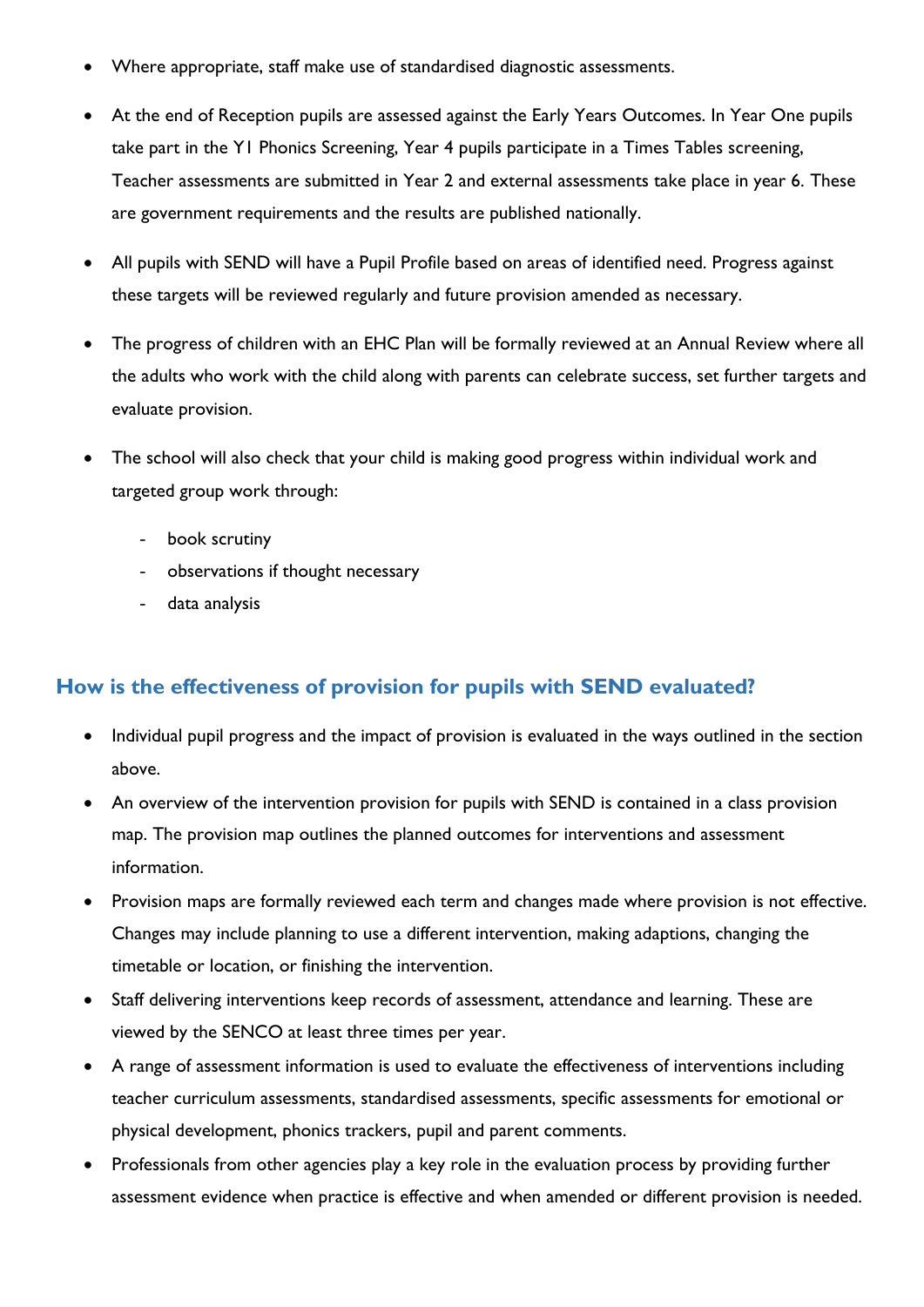Monitoring of provision for pupils with SEND is carried out by the SENCO and members of SLT. This monitoring includes book scrutiny, classroom observations, intervention observations and checking profiles and provision maps.

## **What support do we have for you as a parent of a child with a SEND?**

- The class teacher is available to discuss your child's progress, any concerns you have or to share information.
- The SENCO (Mrs Atkinson) is available to meet with you to discuss any concerns or worries you may have.
- All information from outside agencies / professionals will be shared with you by the person involved directly, or where this is not possible, in a report.
- You will be involved with setting new Pupil Profile targets.
- If required, a home / school communication book can be set up.

## **How is Tupton Primary School accessible to children with SEND?**

- The school is fully compliant with DDA requirements.
- We have an up to date Disability Equality Scheme which includes our Accessibility Policy and Plan (see website). This plan outlines how we are increasing the extent to which disabled pupils can participate in the curriculum, improving the physical environment to enable disabled pupils to take better advance of the education, benefits, facilities and services we provide and improving the availability of accessible information to disabled pupils.
- The school classrooms and disabled toilet are on one level, with easy access via a ramp to the lower door and wide doors to the main entrance.
- Our toilet is fitted with a changing couch.
- There is a disabled toilet area.
- We ensure wherever possible that equipment used is accessible to all children regardless of their needs.
- After school provision is accessible to all children, including those with SEND.
- Extra-curricular activities are accessible for children with SEND.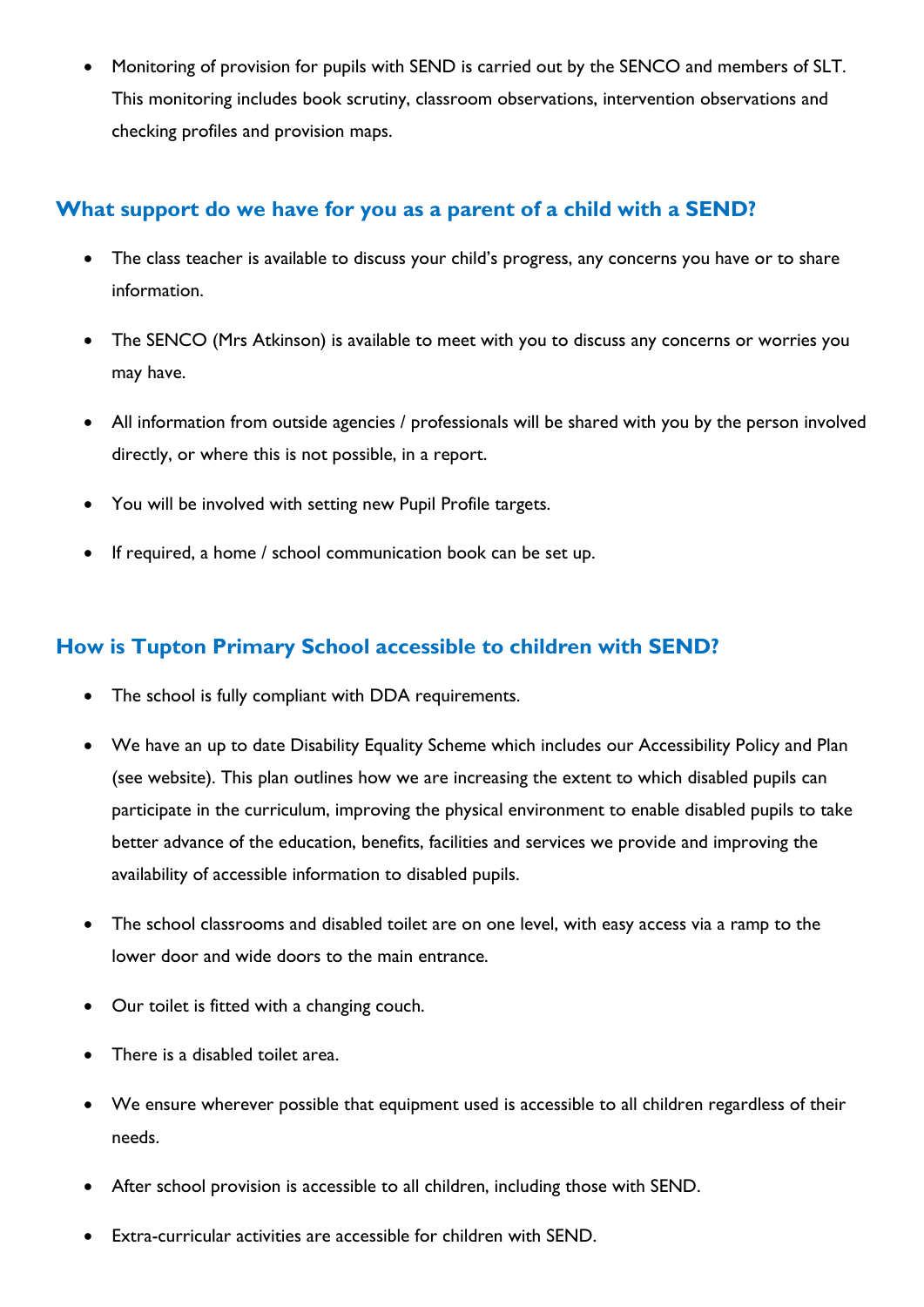We work closely with specialist teacher advisors (where appropriate) to complete risk assessments for children with physical disabilities, and in advance of any off site activity or a school visit. We also work with these advisors to ensure specialist equipment is provided to ensure inclusion in all aspects of school life.

## **What support is available to improve the emotional and social development of pupils with SEND?**

- Pupil views are formally sought at the beginning of each year when creating their pupil profile. This information is contained in the first page of their profile and includes information that pupils feel is important and how staff can help them.
- Pupil views are sought every year in the form of a pupil questionnaire, as part of the assess, plan, do, review cycle and through regular class PSHE discussions. Pupils are able to speak to their class teacher and other staff in school throughout every school day.
- Parents are able to share concerns about the emotional and social development of their child with class teachers, the SENCO, Pastoral Manager or Headteacher.
- A range of support is available as part of provision in the classroom to improve emotional and social development. This support is tailored to the individual needs of each identified pupil. Support may include personal meet and greet, frequent check-in, sensory adjustments including movement breaks or a workstation, a personal visual timetable, social stories and individual communication aids.
- Pupil emotional and social development is also improved through targeted interventions. These may be delivered by the pastoral manager or a teaching assistant. Examples of these interventions include Lego Therapy, Nurture, Forest School, Behaviour Box, Positive Play, emotional literacy activities, Drawing and Talking Therapy and Anger/Anxiety Gremlin.
- In line with the assess, plan, do, review process, advice may be sought from other agencies to help support the social and emotional development of young people. These agencies include the Behaviour Support Service, Educational Psychology Service, P4YP and CAMHS. Where appropriate, additional funding will be sought to implement the provision advised for individual pupils.
- Staff receive training about improving emotional and social support. Over the past two years examples of this training has included attachment, emotion coaching, domestic abuse, ADHD and using social stories.
- Please also see the school Anti-Bullying policy available on the school website.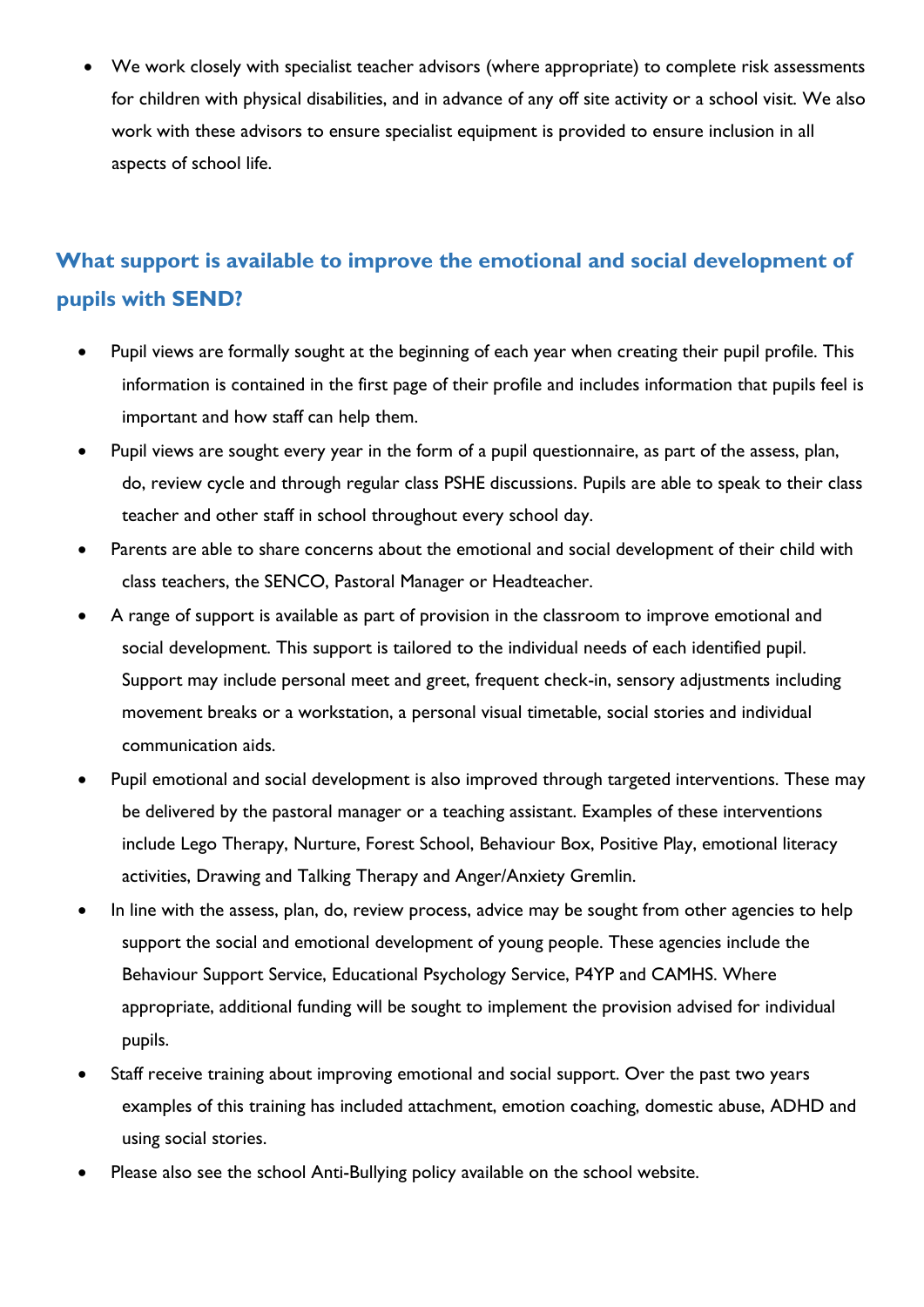## **How will we support your child when they are joining or leaving this school? OR moving on to another class?**

We recognise that transitions can be difficult for a child with SEND, and we take steps to ensure that any transition is a smooth as possible

### **If your child is joining us in Reception from a local nursery, childminder, or from home:**

- The SENCO and or class teacher will visit the pre-school as appropriate and meet with your child, teachers, and parents.
- The SENCO and/or class teacher will make a home visit to develop a good working relationship. Outside agencies already involved may also be present.
- A book introducing the staff and setting may be produced if this would be beneficial to your child
- Adaptations to the length of the school day, or a phased start can be arranged if this would be beneficial to your child.

### **If your child is moving to a new school we will:**

- Contact the SENCO and ensure they know about any special arrangements or support that need to be made for your child.
- Make sure that all records about your child are passed on as soon as possible.
- We will inform outside agencies that your child has moved to a different school so that the relevant agencies can continue to support them.

#### **When moving classes in school:**

- Information will be passed on to the new class teacher and if appropriate a planning / transition meeting will take place.
- New class teacher to be invited to any meetings that are arranged during the summer term prior to moving classes.
- If your child would be helped with a book, photographs or a passport to support them in understanding moving to a new class this can be made for them.